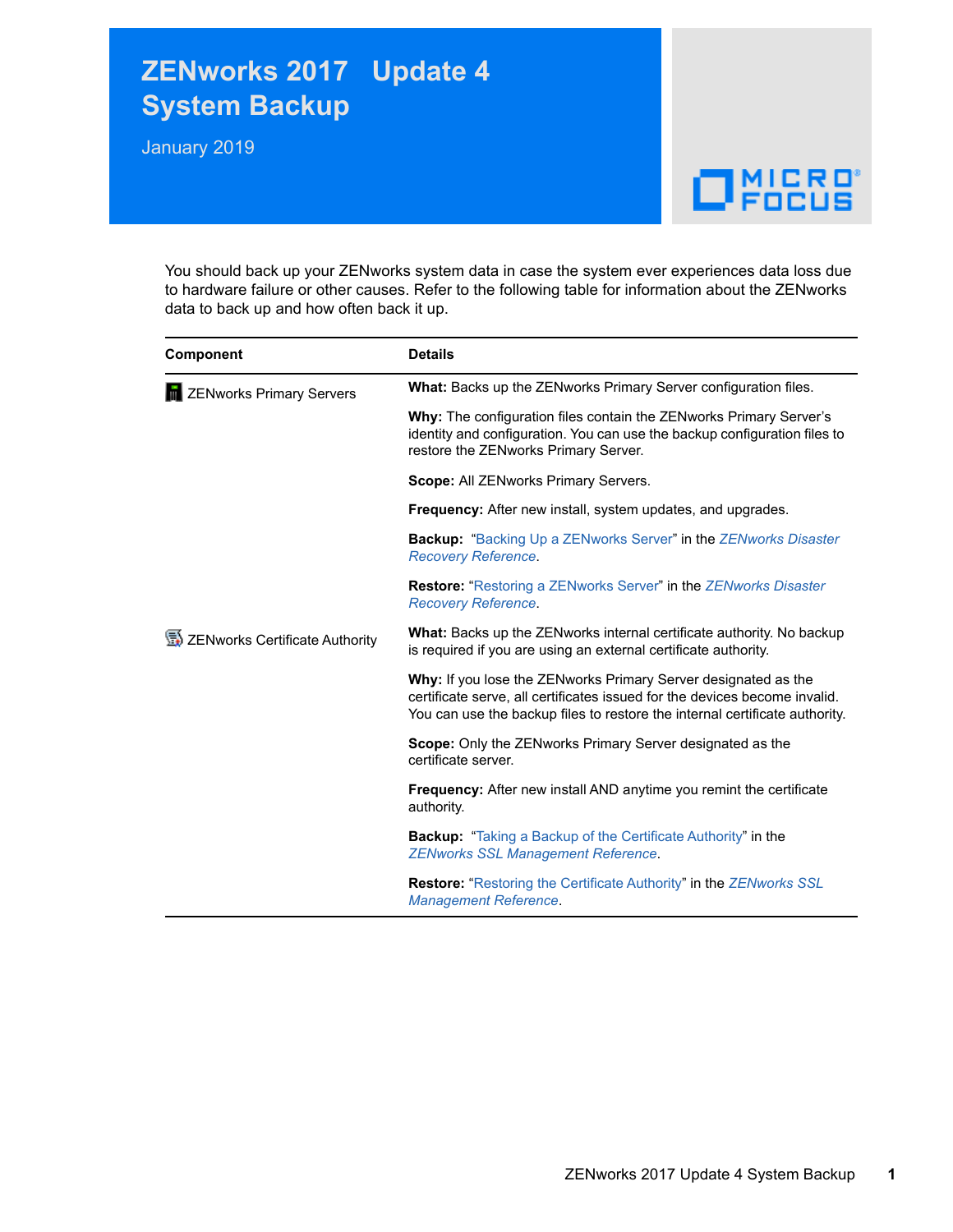| <b>What:</b> Backs up the ZENworks database and the ZENworks Audit<br>database.<br>Why: The ZENworks database contains all system data (for example,<br>device, bundle, and policy information) and the ZENworks Audit<br>database contains all audited event data. If the database server<br>hardware fails, the database becomes corrupted, or you need to<br>upgrade to new server hardware, you can use the backup to restore the<br>database.<br>Scope: Both the ZENworks database and the ZENworks Audit<br>database. Each database needs to be backed up separately.<br>Frequency: Daily full backups (database and transaction logs) is<br>recommended because restoring from a full backup is much easier<br>than restoring from incremental backups. However, the frequency<br>depends on such factors as your available storage space and tolerance<br>for lost data.<br>Sybase ASA Backup: See the following:<br>• "Backing Up the Database" in the ZENworks Configuration<br><b>Management - Best Practices Guide</b><br>• "Backing Up the Embedded Sybase SQL Anywhere Database" in<br>the ZENworks Disaster Recovery Reference.<br>Sybase ASA Restore: "Restoring the Embedded Sybase SQL<br>Anywhere Database" or "Restoring the External Sybase Database" in<br>the ZENworks Database Management Reference.<br>Microsoft SQL Backup: "Backing Up Microsoft SQL Databases" in the<br><b>ZENworks Configuration Management - Best Practices Guide.</b><br>Microsoft SQL Restore: Refer to your Microsoft SQL documentation<br>for restore procedures.<br><b>Oracle Backup:</b> "Backup" in the ZENworks Configuration Management<br>- Best Practices Guide.<br><b>Oracle Restore:</b> Refer to your Oracle documentation for restore<br>procedures.<br>PostgreSQL Backup: Backing Up the Database in the ZENworks<br><b>Configuration Management - Best Practices Guide.</b><br><b>PostgreSQL Restore:</b> Refer to your PostgreSQL documentation for<br>restore procedures. | Component          | <b>Details</b> |
|---------------------------------------------------------------------------------------------------------------------------------------------------------------------------------------------------------------------------------------------------------------------------------------------------------------------------------------------------------------------------------------------------------------------------------------------------------------------------------------------------------------------------------------------------------------------------------------------------------------------------------------------------------------------------------------------------------------------------------------------------------------------------------------------------------------------------------------------------------------------------------------------------------------------------------------------------------------------------------------------------------------------------------------------------------------------------------------------------------------------------------------------------------------------------------------------------------------------------------------------------------------------------------------------------------------------------------------------------------------------------------------------------------------------------------------------------------------------------------------------------------------------------------------------------------------------------------------------------------------------------------------------------------------------------------------------------------------------------------------------------------------------------------------------------------------------------------------------------------------------------------------------------------------------------------------------------------------------------------------------|--------------------|----------------|
|                                                                                                                                                                                                                                                                                                                                                                                                                                                                                                                                                                                                                                                                                                                                                                                                                                                                                                                                                                                                                                                                                                                                                                                                                                                                                                                                                                                                                                                                                                                                                                                                                                                                                                                                                                                                                                                                                                                                                                                             | ZENworks Databases |                |
|                                                                                                                                                                                                                                                                                                                                                                                                                                                                                                                                                                                                                                                                                                                                                                                                                                                                                                                                                                                                                                                                                                                                                                                                                                                                                                                                                                                                                                                                                                                                                                                                                                                                                                                                                                                                                                                                                                                                                                                             |                    |                |
|                                                                                                                                                                                                                                                                                                                                                                                                                                                                                                                                                                                                                                                                                                                                                                                                                                                                                                                                                                                                                                                                                                                                                                                                                                                                                                                                                                                                                                                                                                                                                                                                                                                                                                                                                                                                                                                                                                                                                                                             |                    |                |
|                                                                                                                                                                                                                                                                                                                                                                                                                                                                                                                                                                                                                                                                                                                                                                                                                                                                                                                                                                                                                                                                                                                                                                                                                                                                                                                                                                                                                                                                                                                                                                                                                                                                                                                                                                                                                                                                                                                                                                                             |                    |                |
|                                                                                                                                                                                                                                                                                                                                                                                                                                                                                                                                                                                                                                                                                                                                                                                                                                                                                                                                                                                                                                                                                                                                                                                                                                                                                                                                                                                                                                                                                                                                                                                                                                                                                                                                                                                                                                                                                                                                                                                             |                    |                |
|                                                                                                                                                                                                                                                                                                                                                                                                                                                                                                                                                                                                                                                                                                                                                                                                                                                                                                                                                                                                                                                                                                                                                                                                                                                                                                                                                                                                                                                                                                                                                                                                                                                                                                                                                                                                                                                                                                                                                                                             |                    |                |
|                                                                                                                                                                                                                                                                                                                                                                                                                                                                                                                                                                                                                                                                                                                                                                                                                                                                                                                                                                                                                                                                                                                                                                                                                                                                                                                                                                                                                                                                                                                                                                                                                                                                                                                                                                                                                                                                                                                                                                                             |                    |                |
|                                                                                                                                                                                                                                                                                                                                                                                                                                                                                                                                                                                                                                                                                                                                                                                                                                                                                                                                                                                                                                                                                                                                                                                                                                                                                                                                                                                                                                                                                                                                                                                                                                                                                                                                                                                                                                                                                                                                                                                             |                    |                |
|                                                                                                                                                                                                                                                                                                                                                                                                                                                                                                                                                                                                                                                                                                                                                                                                                                                                                                                                                                                                                                                                                                                                                                                                                                                                                                                                                                                                                                                                                                                                                                                                                                                                                                                                                                                                                                                                                                                                                                                             |                    |                |
|                                                                                                                                                                                                                                                                                                                                                                                                                                                                                                                                                                                                                                                                                                                                                                                                                                                                                                                                                                                                                                                                                                                                                                                                                                                                                                                                                                                                                                                                                                                                                                                                                                                                                                                                                                                                                                                                                                                                                                                             |                    |                |
|                                                                                                                                                                                                                                                                                                                                                                                                                                                                                                                                                                                                                                                                                                                                                                                                                                                                                                                                                                                                                                                                                                                                                                                                                                                                                                                                                                                                                                                                                                                                                                                                                                                                                                                                                                                                                                                                                                                                                                                             |                    |                |
|                                                                                                                                                                                                                                                                                                                                                                                                                                                                                                                                                                                                                                                                                                                                                                                                                                                                                                                                                                                                                                                                                                                                                                                                                                                                                                                                                                                                                                                                                                                                                                                                                                                                                                                                                                                                                                                                                                                                                                                             |                    |                |
|                                                                                                                                                                                                                                                                                                                                                                                                                                                                                                                                                                                                                                                                                                                                                                                                                                                                                                                                                                                                                                                                                                                                                                                                                                                                                                                                                                                                                                                                                                                                                                                                                                                                                                                                                                                                                                                                                                                                                                                             |                    |                |
|                                                                                                                                                                                                                                                                                                                                                                                                                                                                                                                                                                                                                                                                                                                                                                                                                                                                                                                                                                                                                                                                                                                                                                                                                                                                                                                                                                                                                                                                                                                                                                                                                                                                                                                                                                                                                                                                                                                                                                                             |                    |                |